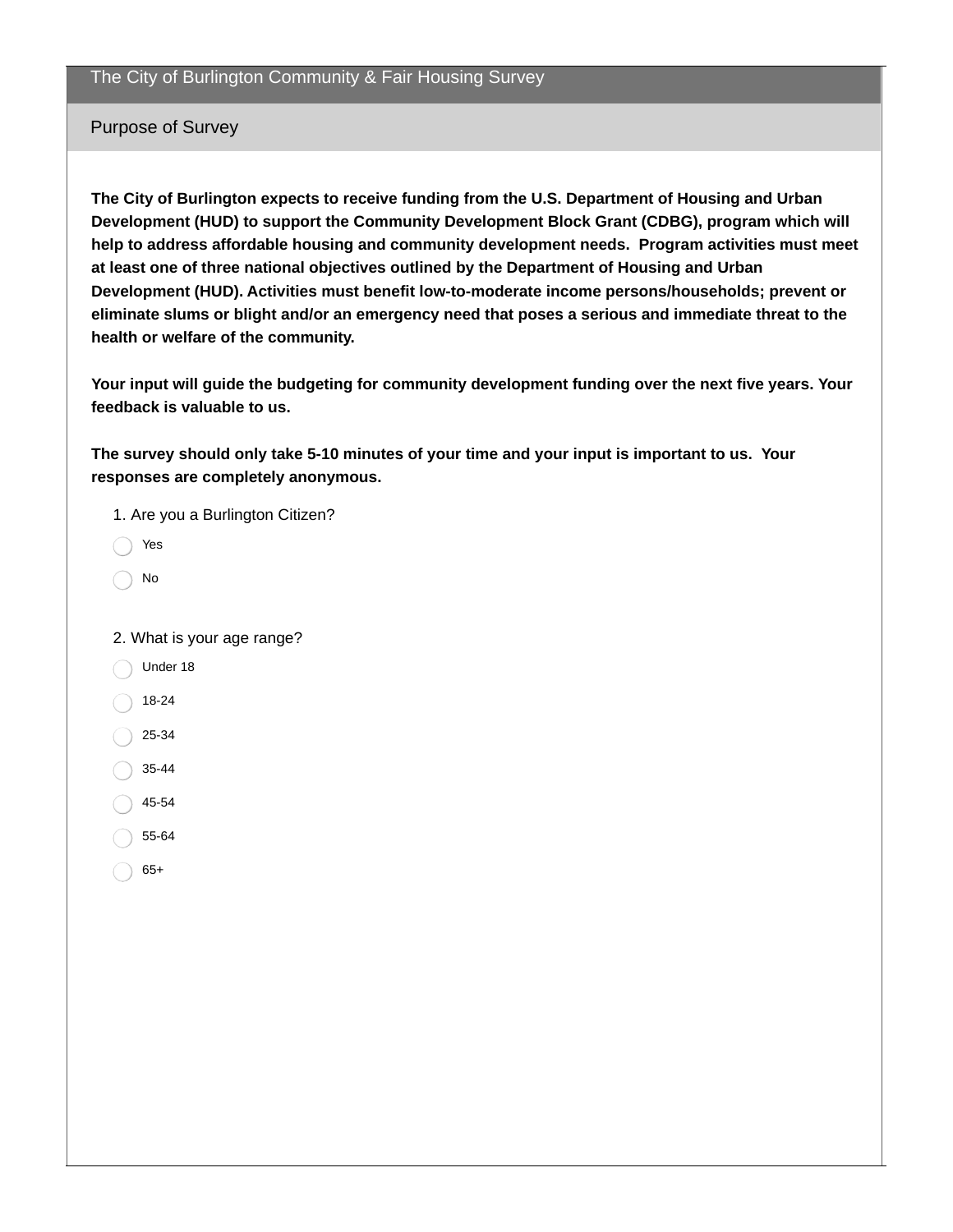|  |  |  |  |  | 3. What is your average household income? |  |
|--|--|--|--|--|-------------------------------------------|--|
|--|--|--|--|--|-------------------------------------------|--|

Under \$15,000

- Between \$15,000 and \$29,999
- Between \$30,000 and \$49,999
- Between \$50,000 and \$74,999
- Between \$75,000 and \$99,999
- Between \$100,000 and \$150,000
- Over \$150,000

## 4. What is your race?

- White or Caucasian
- Black or African American
- Asian or Asian American
- American Indian or Alaska Native
- Native Hawaiian or other Pacific Islander
- Another race

## 5. What is your ethnicity?

- Hispanic
- Not Hispanic

6. How many people currently live in your household?

- $\bigcap$  1
- $\bigcap$  2
- $\bigcirc$  3
- $\bigcirc$  4
- 5
- 
- 6
- 7 or more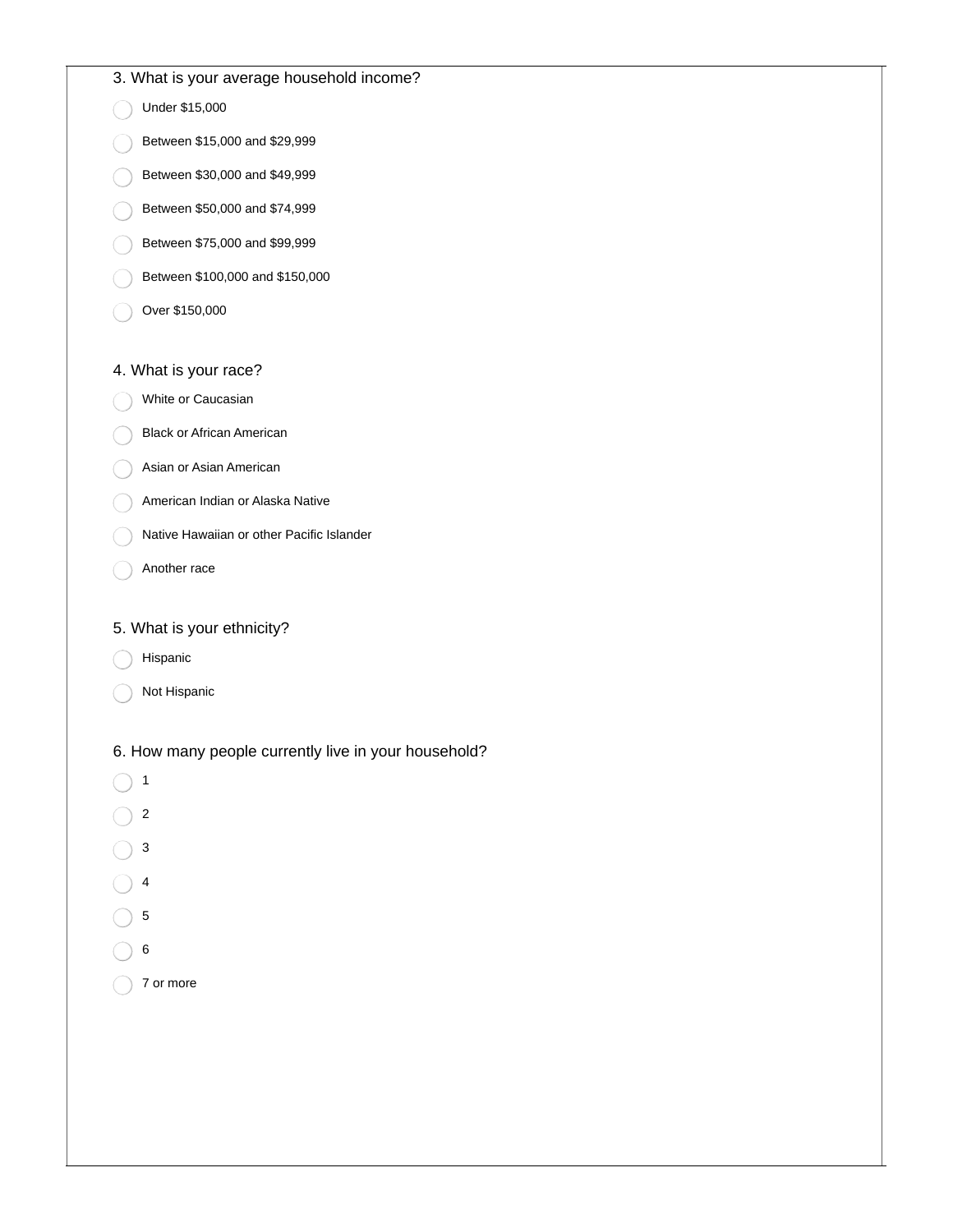7. Community Priorities Please choose an order of community priorities from the list below. Rank each item by need.  $(1 = H\text{i}\text{g}$  hest Need and 6 = Lowest Need). *Cannot assign the same number twice.* Affordable Housing – Rehabilitation of Owner-Occupied Housing; Transitional Housing; Housing for Disabled; New Affordable Single or Multi-Family Housing; Affordable Rental Housing; Lead-based Paint Test/Abatement; Energy Efficient Improvements; Down Payment Assistance; Senior Housing Demolition & Clearance – Demolition of Dilapidated Housing; Debris Removal; Code Enforcement; Cleanup of Abandoned Lots Economic Development – Start-up Business Assistance; Small Business Loans; Job Creation/Retention; Employment Training; Façade Improvement; Business Mentoring Public Improvements – Sidewalks, ADA Ramps, Water and/or Sewer Line, Storm Water Drainage, Street Paving, Street Lighting, Trails Public Facilities – Senior Centers; Youth Centers; Child Care Centers; Parks and Recreational Facilities; Health Care Facilities; Community Centers; Fire Stations and Equipment Public Services – Senior & Youth Activities, Child Care Services, Transportation Services; Anti-Crime Programs; Fair Housing; Health Services; Mental Health Services; Legal Services, Domestic Violence Services; Substance Abuse Services; Homeless Shelters & Services; HIV/AIDS Centers Services; Neglected/Abused Children Services; Services for the Disabled; Accessibility Improvements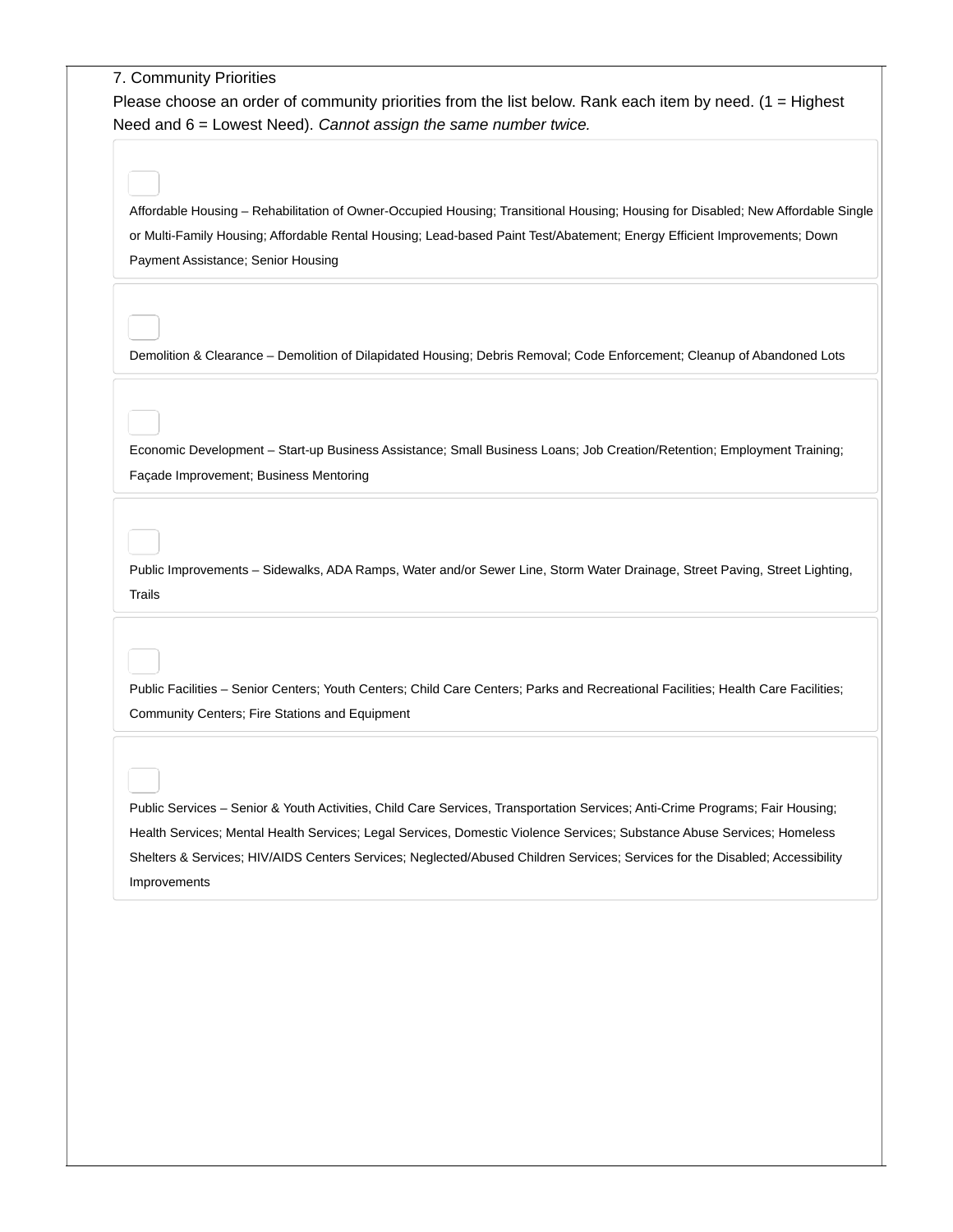| 8. Affordable Housing<br>Which type of project would you recommend be funded using grant funds? Select Top 2.        |
|----------------------------------------------------------------------------------------------------------------------|
| Mortgage Assistance                                                                                                  |
| Rental Assistance                                                                                                    |
| Energy Efficient Improvements for Homeowners                                                                         |
| Energy Efficient Improvements for Renters                                                                            |
| Rehab of Owner-Occupied Housing                                                                                      |
| Rental Rehab                                                                                                         |
| Down Payment Assistance                                                                                              |
| Senior or Transitional Housing                                                                                       |
| New Affordable Homeownership Housing                                                                                 |
| New Affordable Rental Housing                                                                                        |
| Lead Paint Testing/Abatement                                                                                         |
| <b>Mold Assistance</b>                                                                                               |
| Fair Housing                                                                                                         |
| Land banking/Land Trust                                                                                              |
| <b>Historic Preservation</b>                                                                                         |
| Other (please specify)                                                                                               |
|                                                                                                                      |
| 9. Demolition & Clearance<br>Which type of project would you recommend be funded using grant funds? Select only one. |
| Demolition of Dilapidated Housing                                                                                    |
| Code Enforcement                                                                                                     |
| Cleanup of Abandoned Lots                                                                                            |
| Other (please specify)                                                                                               |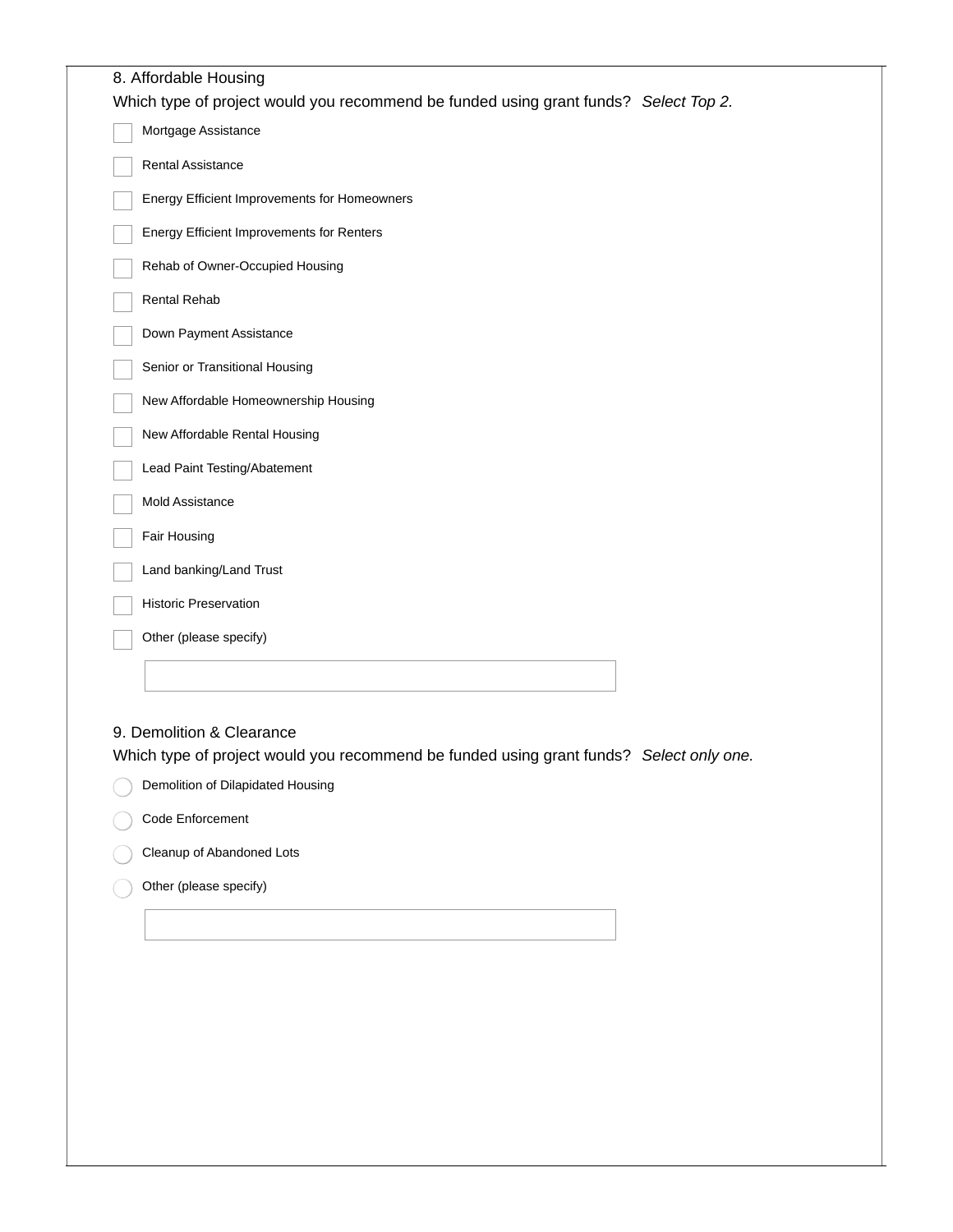|        | 10. Economic Development                                                                                                                   |
|--------|--------------------------------------------------------------------------------------------------------------------------------------------|
|        | Which type of project would you recommend be funded using grant funds? Select Top 2.                                                       |
|        | Small Business Assistance                                                                                                                  |
|        | Start-up Business Assistance                                                                                                               |
|        | Workforce Development                                                                                                                      |
|        | Literacy Programs/GED Programs                                                                                                             |
|        | Job Creation/Retention                                                                                                                     |
|        | <b>Business Mentoring</b>                                                                                                                  |
|        | Façade Improvements                                                                                                                        |
|        | Public Transportation                                                                                                                      |
|        | Other (please specify)                                                                                                                     |
|        |                                                                                                                                            |
|        | 11. Public Improvements<br>Which type of project would you recommend be funded using grant funds? Select Top 2.<br>Stormwater Improvements |
|        | Water/Sewer Improvements                                                                                                                   |
|        | Street Improvement                                                                                                                         |
|        | <b>Street Lighting</b>                                                                                                                     |
|        | Sidewalks                                                                                                                                  |
|        | <b>ADA Ramps</b>                                                                                                                           |
| Trails |                                                                                                                                            |
|        | <b>Bike Lanes/Paths</b>                                                                                                                    |
|        |                                                                                                                                            |
|        | Neighborhood Cleanup                                                                                                                       |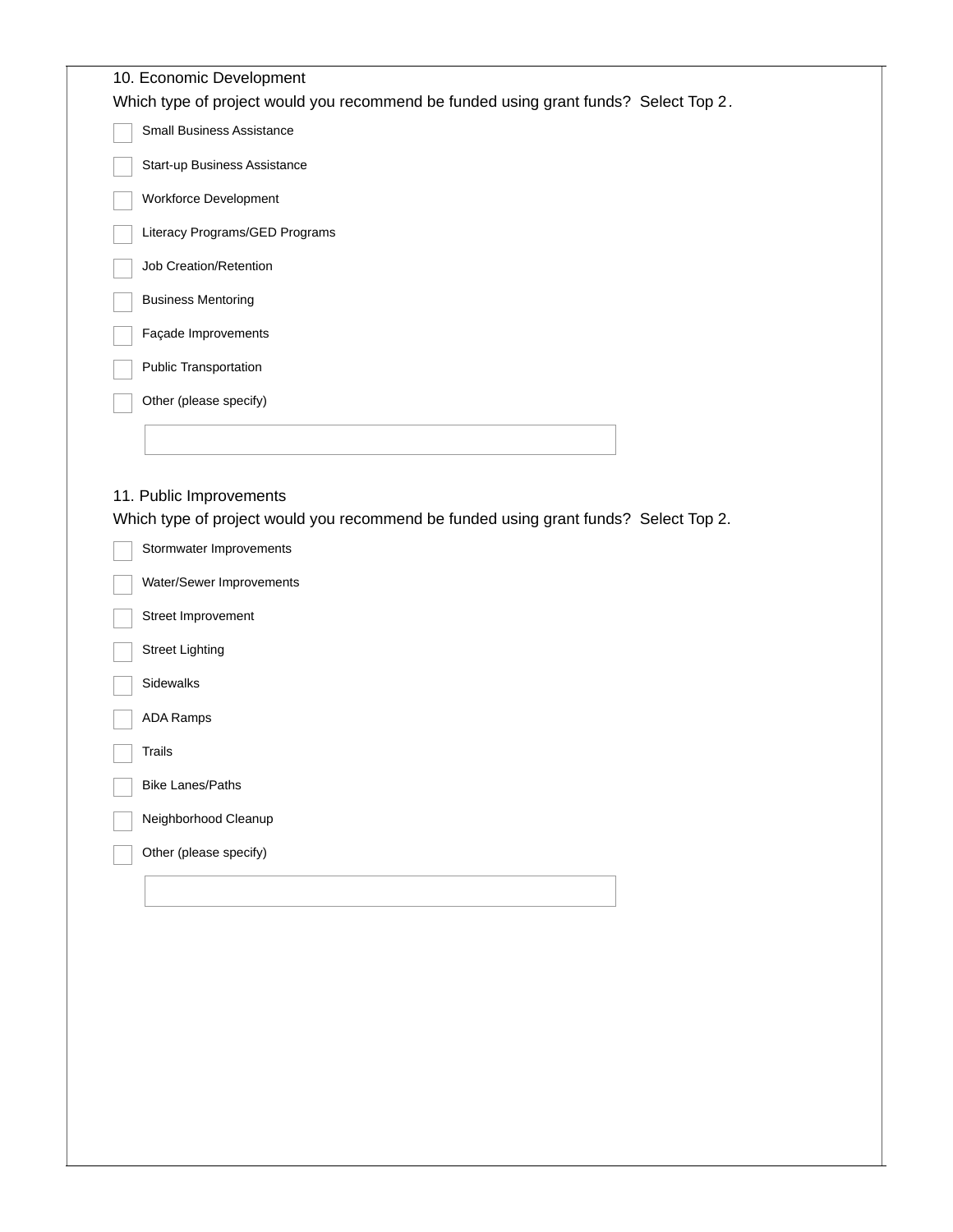| Neglected/Abused Children Services |                                                               |  |  |                                                                                                                                                                                                                                                                                                                                  |  |  |
|------------------------------------|---------------------------------------------------------------|--|--|----------------------------------------------------------------------------------------------------------------------------------------------------------------------------------------------------------------------------------------------------------------------------------------------------------------------------------|--|--|
|                                    |                                                               |  |  |                                                                                                                                                                                                                                                                                                                                  |  |  |
|                                    |                                                               |  |  |                                                                                                                                                                                                                                                                                                                                  |  |  |
|                                    |                                                               |  |  |                                                                                                                                                                                                                                                                                                                                  |  |  |
|                                    |                                                               |  |  |                                                                                                                                                                                                                                                                                                                                  |  |  |
|                                    | Domestic Violence Services<br><b>Substance Abuse Services</b> |  |  | Which type of project would you recommend be funded using grant funds? Select only three.<br><b>Health Services</b><br><b>Mental Health Services</b><br>Senior Services/Activities<br>Youth Services/Activities<br>Child Care Services<br>Services for Persons with Disabilities<br><b>HIV/AIDS Services</b><br>Veteran Services |  |  |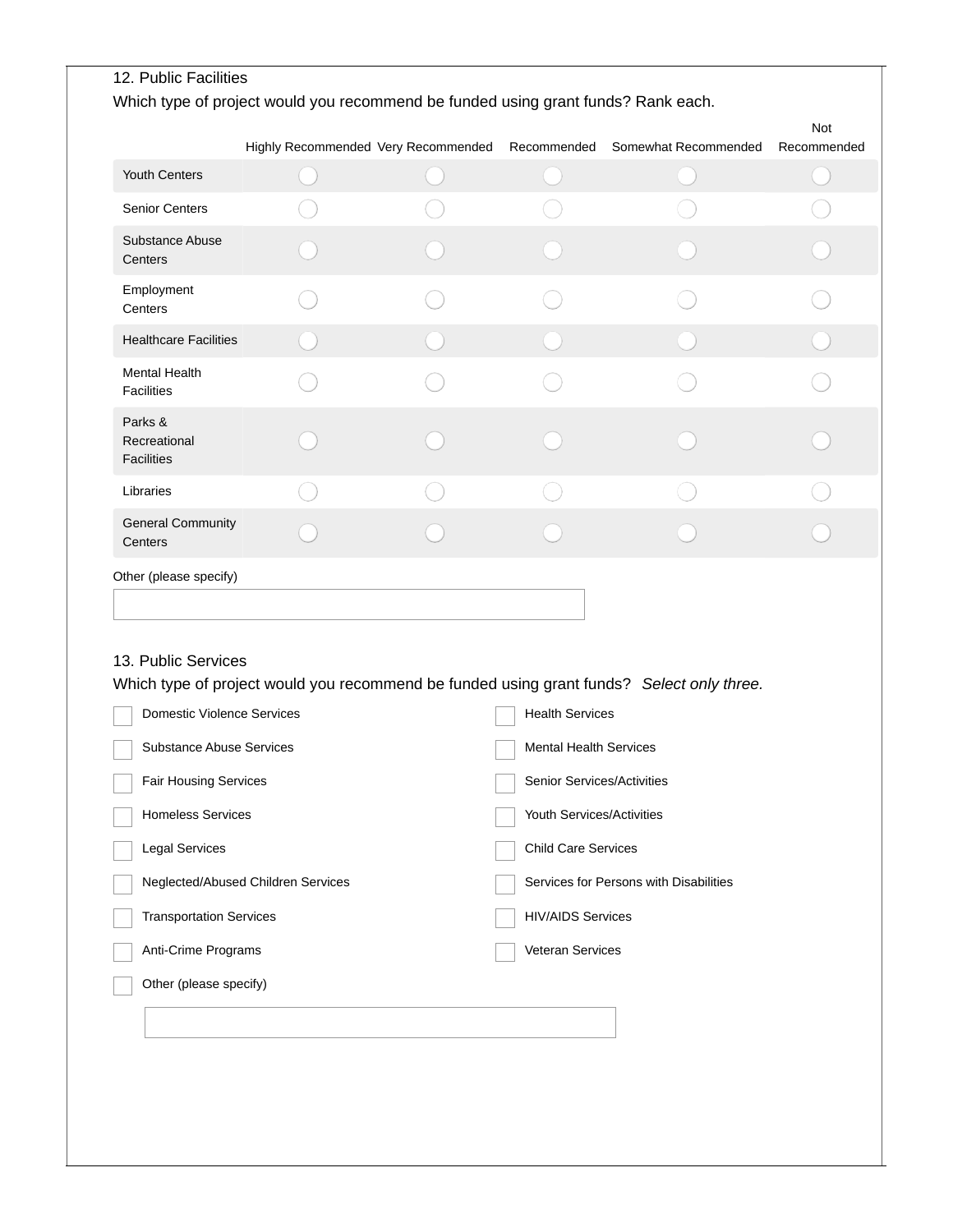## 14. Other

The City of Burlington is expected to receive federal funding over the next five years. Other than the housing and community development priorities previously listed, are there any additional needs that could be addressed in the low-to-moderate income areas of the City?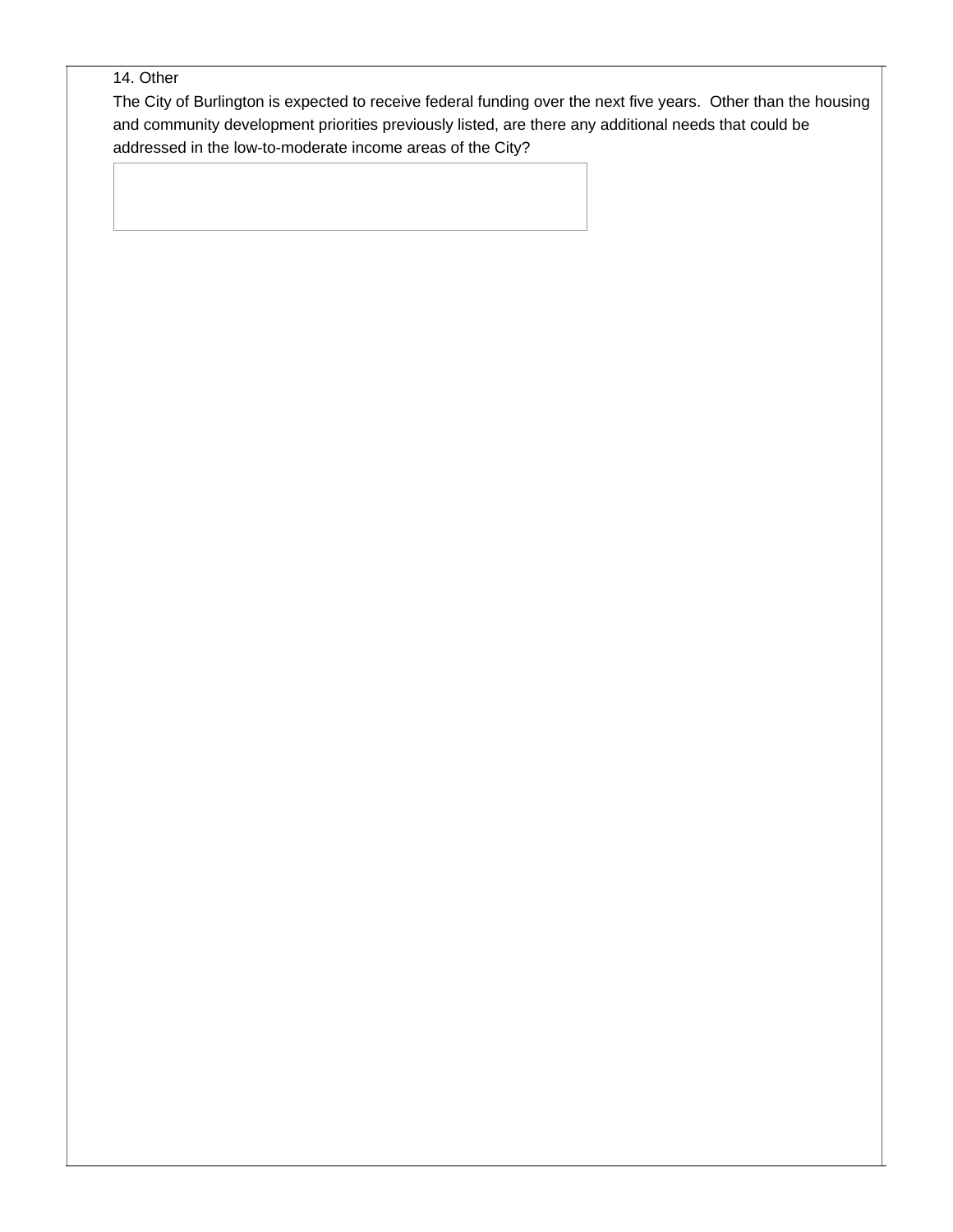## The City of Burlington Community & Fair Housing Survey

Fair Housing

**As part of the planning process, the City of Burlington Grant Program is required to analyze factors that limit fair housing choice in the City. Your own experiences will contribute to the efforts to research obstacles such as the nature and extent of housing discrimination in the City of Burlington. This information will be used to assist in developing strategies to overcome impediments to fair housing choice. This portion of the survey is for information gathering purposes only.**

15. Do you believe discrimination is an issue in your neighborhood?

- Yes
- No

16. Have you ever experienced discrimination in housing?

- Yes
- No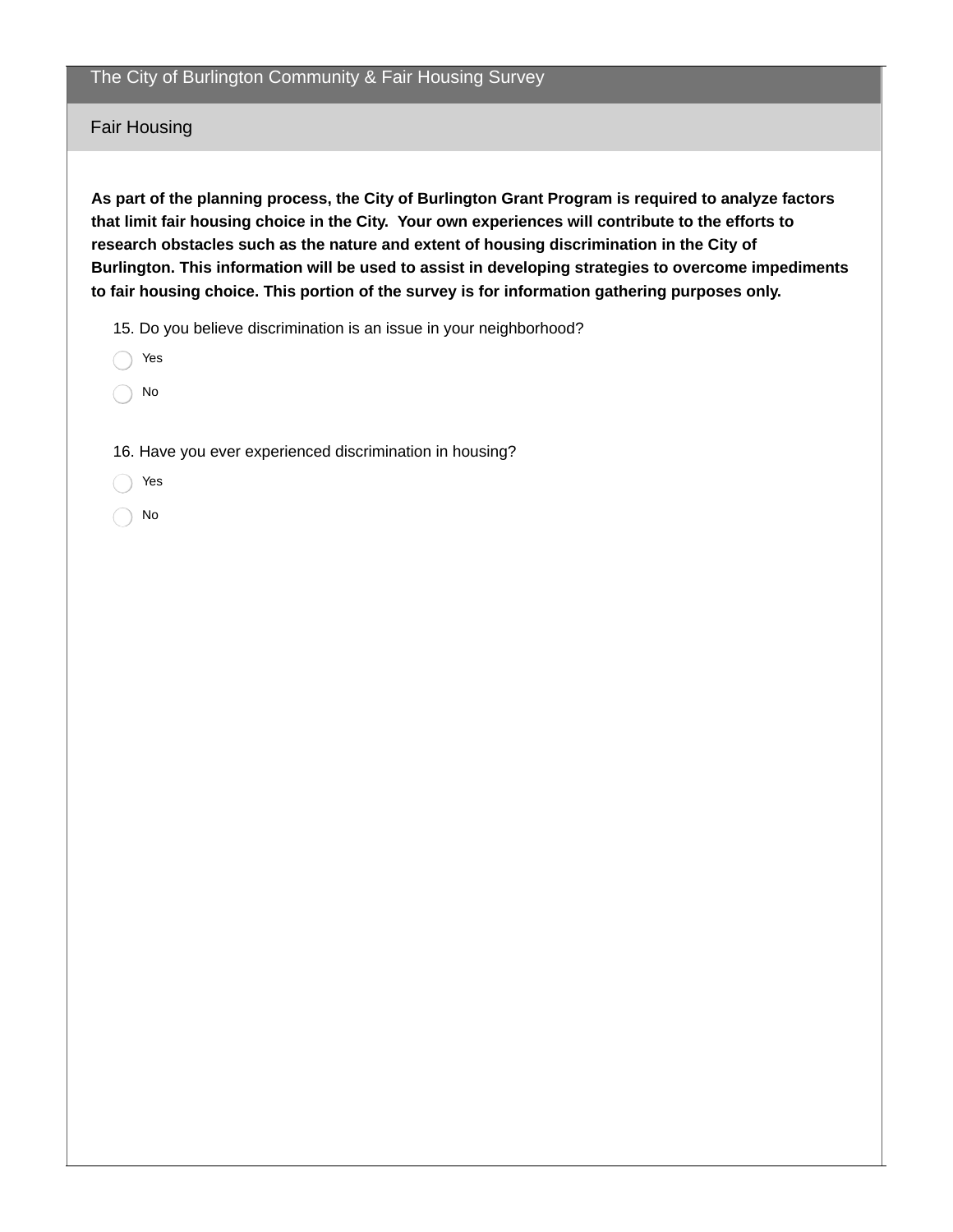| The City of Burlington Community & Fair Housing Survey                                                 |
|--------------------------------------------------------------------------------------------------------|
| <b>Fair Housing Continued</b>                                                                          |
|                                                                                                        |
| 17. Who do you believe discriminated against you?                                                      |
| Landlord/Property Manager<br>Mortgage Insurer                                                          |
| Mortgage Lender<br>N/A                                                                                 |
| Real Estate Agent/Company                                                                              |
| Other (please specify)                                                                                 |
|                                                                                                        |
|                                                                                                        |
| 18. On what basis do you believe you were discriminated against? (Multiple selections allowed)<br>Race |
| Color                                                                                                  |
| Gender                                                                                                 |
| Familial Status (single-parent with children, family with children or expecting a child)               |
| Disability                                                                                             |
| Religion                                                                                               |
| National Origin                                                                                        |
| N/A                                                                                                    |
| Other (please specify)                                                                                 |
|                                                                                                        |
|                                                                                                        |
| 19. If you believe you have been discriminated against, have you reported the incident?<br>Yes         |
| No                                                                                                     |
|                                                                                                        |
|                                                                                                        |
|                                                                                                        |
|                                                                                                        |
|                                                                                                        |
|                                                                                                        |
|                                                                                                        |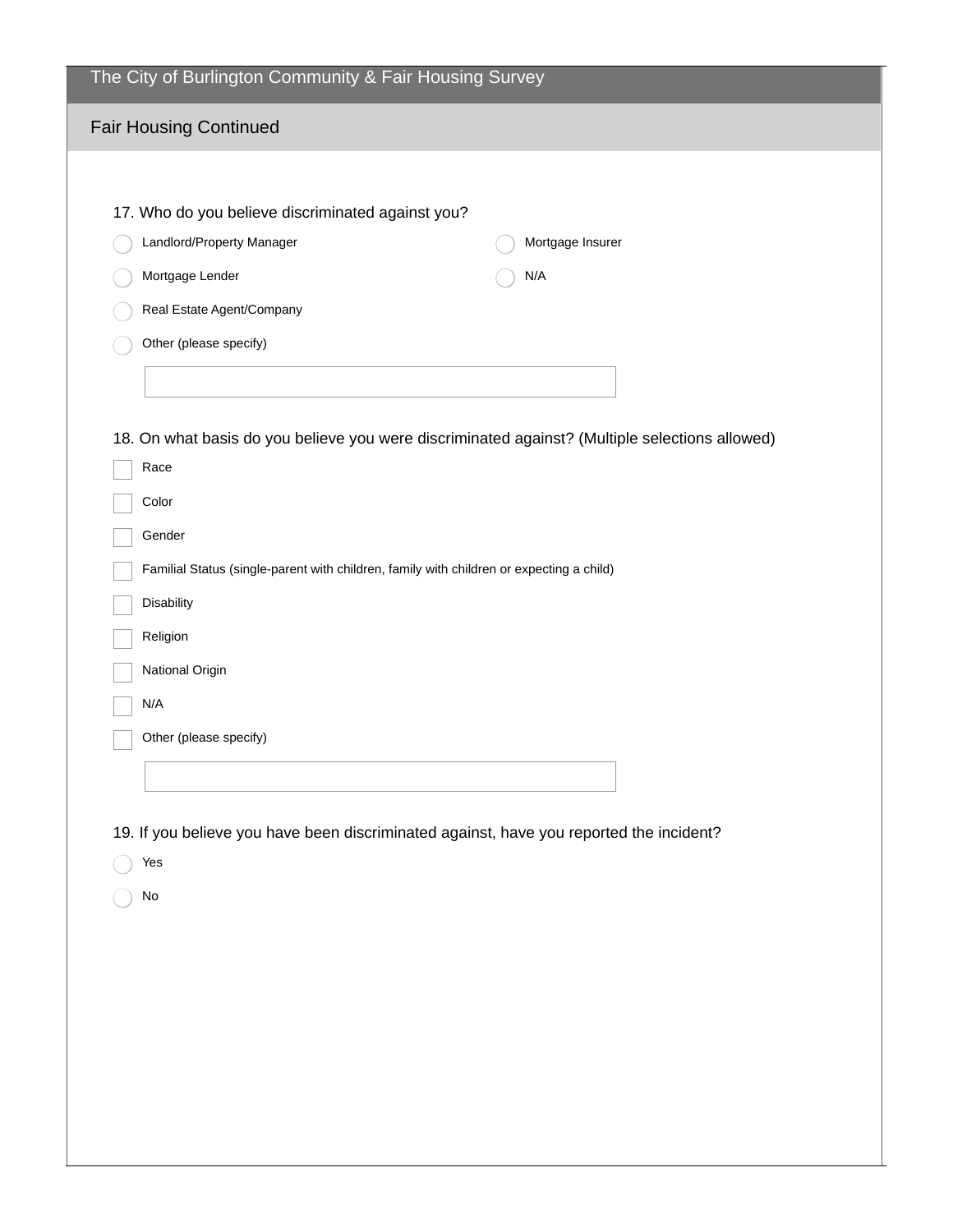|                                     | 20. If you believe you have been discriminated against and did not reported the incident, why? |  |
|-------------------------------------|------------------------------------------------------------------------------------------------|--|
| Don't know where to report          | Too much trouble                                                                               |  |
| Don't believe it makes a difference | N/A                                                                                            |  |
| Afraid of retaliation               |                                                                                                |  |
| Other (please specify)              |                                                                                                |  |
|                                     |                                                                                                |  |
|                                     |                                                                                                |  |